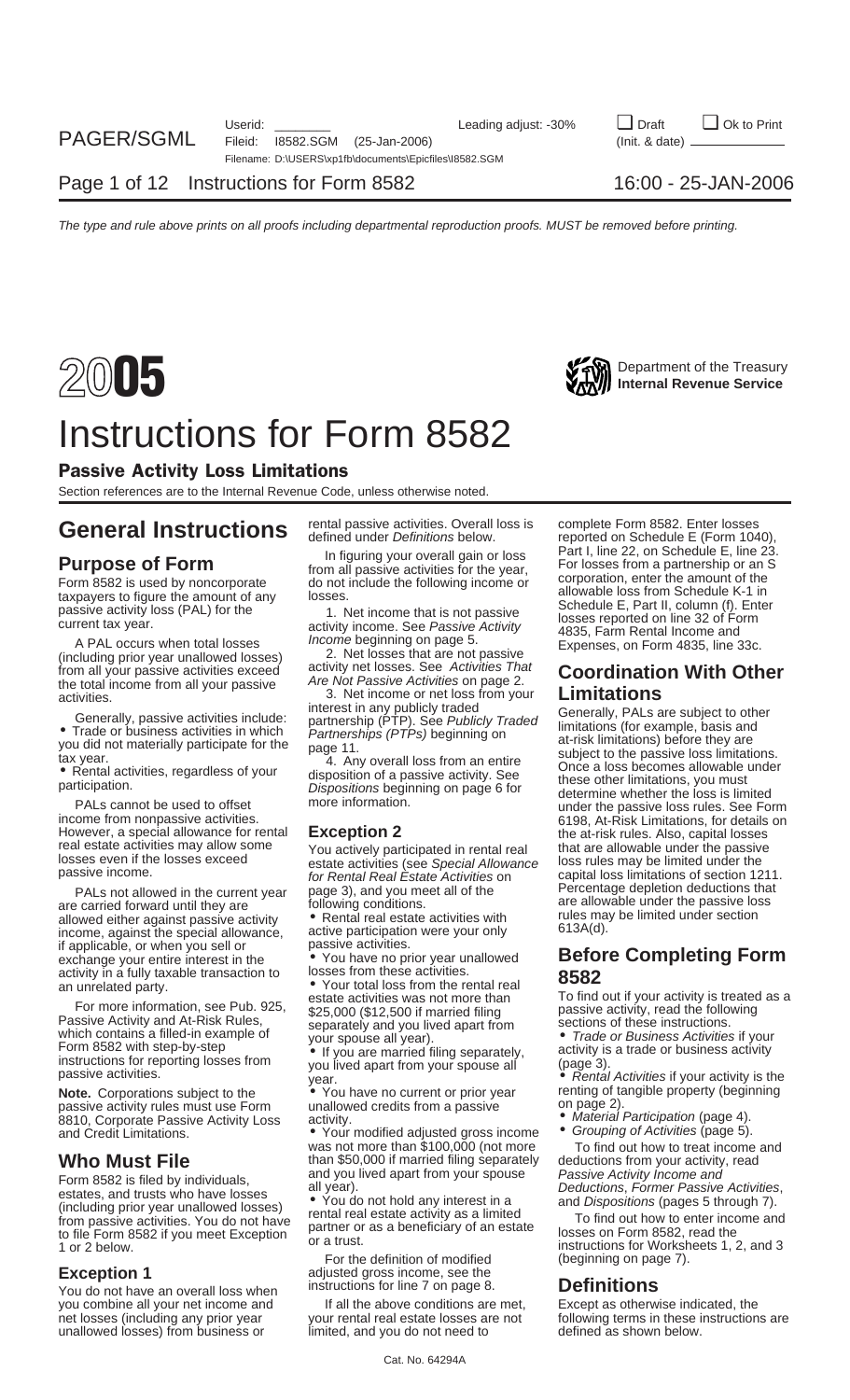an interest in the activity. profits interest) in the employer.

real property trades or businesses in the passive loss rules. The rental of property is incidental to which you materially participated.

separate activity, unless you elect to A rental activity is a passive activity to the property is to realize a y<br>treat all interests in rental real estate as even if you materially participated in the from its appreciation one activity. For details on making this activity (unless it is a rental real estate one activity. For details on making this activity in which you materially election, see page E-1 of the activity in which you materially instructions for Schedule E (Form participated and you were a real estate and rail market value (FMV) or the property<br>1040).<br>If you are married filing jointly one However, if you meet any of the five property without regar

any real property development,  $\blacksquare$  An activity is a rental activity if  $\blacksquare$  or business activity during the tax year, redevelopment, construction, the rental property (real or personal) is b. The rental property was mainly reconstruction, acquisition, conversion, used by customers or held for use by used in the trade or business activity rental, operation, management, leasing, customers and the gross income (or during the tax year or during rental, operation, management, leasing, customers and the gross income (or during the tax year or during at least 2 or brokerage trade or business. expected gross income) from the of the 5 preceding tax years, and

**Net income.** This is the excess of Services you performed as an activity represents amounts paid (or to and to to current year income over current year employee are not treated as performed be paid) mainly for the use of the deductions from the activity. This in a real property trade or business property. It does not matter whether the includes any current year gains or unless you owned more than 5% of the use is under a lease, a service contract, losses from the disposition of assets or stock (or more than 5% of the capital or or some other arrangement.

**Net loss.** This is the excess of current **Note.** If a rental real estate activity is **Exceptions** year deductions over current year hot a passive activity for the current An activity is not a rental activity if: income from the activity. This includes year, any prior year unallowed loss is  $\frac{1}{1}$ . The average period of customer any current year gains or losses from treated as a loss from a former passive use is:<br>the dispositio

the disposition of assets or an interest<br>in the activity.<br>In the activity.<br>
In the activity.<br> **Overall gain.** This is the excess of the<br>
"net income" from the activity over the<br>
"interest in an oil or gas<br>
"het income" fro

The following are not passive activities. also used as a home during the year for<br>
also used as a home during the year for<br>
which you materially participated for the greater of 44xy star exceeds the<br>
which you materially p

If you are married filing jointly, one<br>spouse must separately meet both exceptions beginning below, the rental deductions or any other basis<br>(2)(a) and (2)(b), without taking into of the property is not treated as a rental (2)(a) and (2)(b), without taking into of the property is not treated as a rental adjustment described in section 1016.<br>account services performed by the activity. See Reporting Income and The rental of property is inciden other spouse.<br>A real property trade or business is you meet any of the exceptions.<br>A real property trade or business is you meet any of the exceptions.

the activity over the "net income" from the tax year. The particle is the prior year of the the set of the particle of the text of the text of the text of the set of the set of the set of the set of the set of the set of t

For purposes of item (2), each **Rental Activities** an activity of holding property for<br>interest in rental real estate is a **Rental Activities** investment if the main purpose of<br>separate activity unless you elect to A renta

A real property trade or business is you meet any of the exceptions. A real own an interest in the trade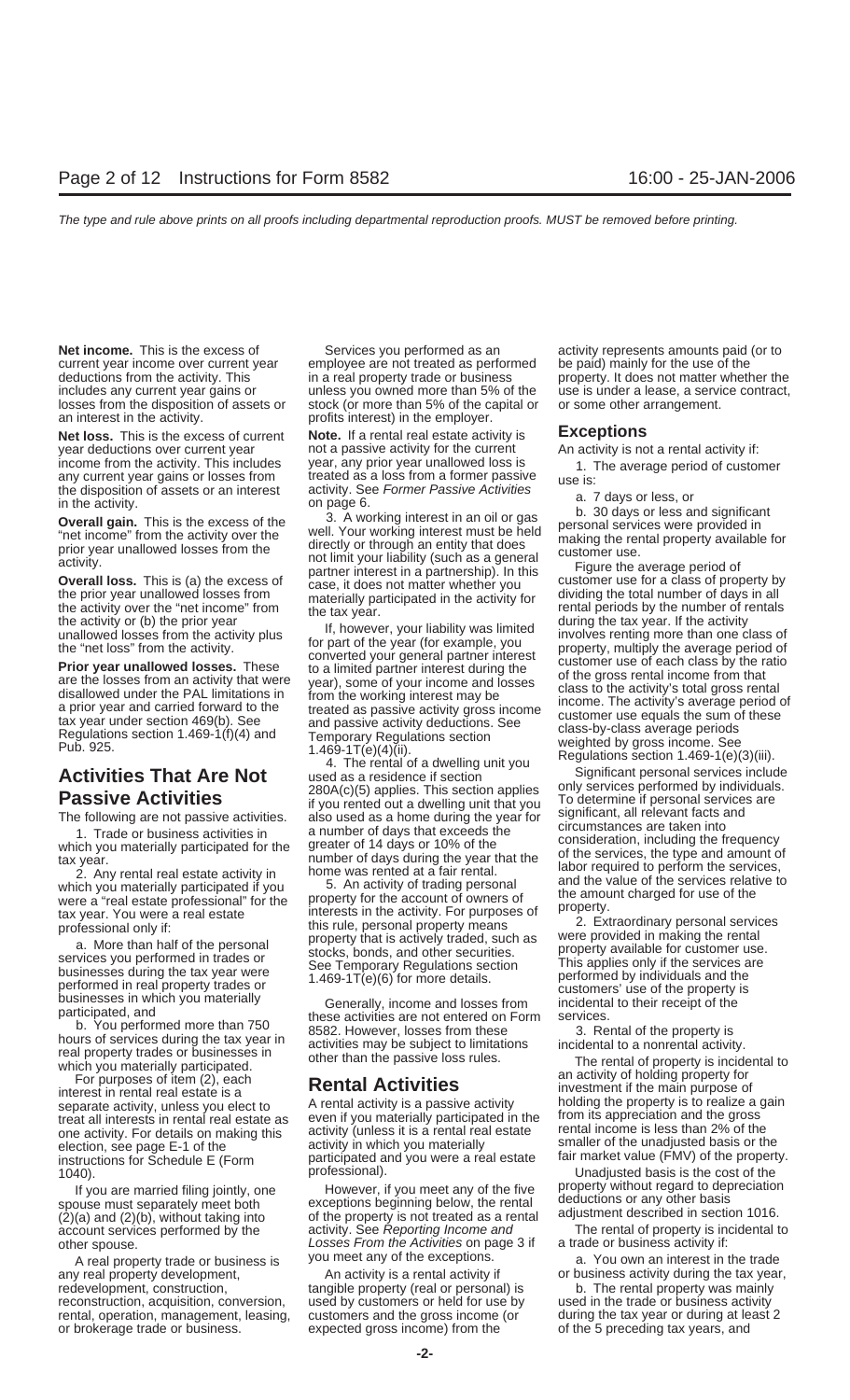c. The gross rental income from the Worksheet 1 is for passive rental actively participate in a rental real of the unadjusted basis or the FMV of actively participated. See Special provide an exception, limited partners<br>Allowance for Rental Real Estate are not treated as actively participating the property. The property are not treated as actively participating and the property.

Lodging provided for the employer's Activities on this page. The same in a partnership's rental real estate

nonrental activity of a partnership,<br>
S corporation, or a joint venture in your not actively participate, activities of A qualified revocable trust may elect<br>
capacity as an owner of an interest in renting personal propert capacity as an owner of an interest in<br>the partnership, S corporation, or joint passive trade or business activities.<br>Version satisfy the partnership, S corporation, or joint passive trade or business activities.<br>See the i

**Example.** If a partner contributes the use of property to a partnership,<br>
the use of property to a partnership,<br>
the use of property to a partnership,<br>
mone of the partner's distributive share<br>
of partnership income is in

a guaranteed payment under section activity of holding property for if at any time during the tax year your<br>707(c) is not income from a rental investment) that:<br>707(c) is not income from a rental 707(c) is not income from a rental investment) that:<br>activity The determination of whether and the conduct of a trade or interest) in the activity was less than provided in the partner's capacity as an  $162$ ),<br>owner of an interest in the partnership 2. Is conducted in anticipation of

participated in the activity for the tax losses.<br>
year (see *Material Participation* on<br> **Sherial Allowance for** • \$25,000 for single individuals and<br>
nage 4)

Function is a track of the internal activity is a track or business<br>
and the activity is a track or business<br>
participate, enter the income and losses<br> **Participates**<br> **Participates**<br> **Participates**<br> **Participates**<br> **Parti** 

passive rental activity on Worksheet 1, that made an election to treat the trust 2, or 3. as part of the decedent's estate may separately), your special allowance is

activity. The determination of whether 1. Involves the conduct of a trade or interest) in the activity was less than<br>the property used in the activity is business (within the meaning of section 10% (by value) of all intere the property used in the activity is business (within the meaning of section  $10\%$  (b) crovided in the partner's capacity as an  $162$ ).

If an activity meets any of the five<br>exceptions listed above, it is not a<br>exceptions listed above, it is not a<br>rental activity. You must then<br>determine:<br>1. Whether your rental of the<br>5. Schedule E. See Publicly Traded<br>1. W

property is less than 2% of the smaller real estate activities in which you estate activity. Unless future regulations<br>of the unadjusted basis or the FMV of actively participated. See Special provide an exception, limited

convenience to an employee or the method in the method of the extite of a employee's spouse or dependents is<br>
incidental to the activity or activities in ternal real estate activities in ternal real estate activities cRDs

venture.<br>See the instructions for Worksheets allowance for active participation in<br>Frample If a partner contributes 1, 2, and 3 beginning on page 7.

activity (other than a rental activity or an activity community of the real activity or an activity treated as incidental to an participate in a rental real estate activity and activity of holding property for if at any ti

owner of an interest in the partnership a trade on the basis of all the facts and starting a trade or business, or<br>
is made on the basis of all the facts and starting a trade or business, or<br>
circumstances.<br> **Reporting Inc Reporting Income and** 174 (or that would be if you chose to participating if, for example, you<br> **Losses From the Activities** deduct rather than capitalize them). participated in making management<br>
If an activity meets any

- 
- 
- 
- 
- 
- 

page 4). **Special Allowance for** • \$25,000 for single individuals and **Special Allowance for** • \$25,000 for single individuals and **natural structure** 

If none of the special rules apply, Only an individual, a qualifying income is more than \$100,000 (\$50,000 enter the income and losses from the estate, or a qualified revocable trust if married filing separately) but less than<br>passive rental activity on Worksheet 1, that made an election to treat the trust \$150,000 (\$75,000 if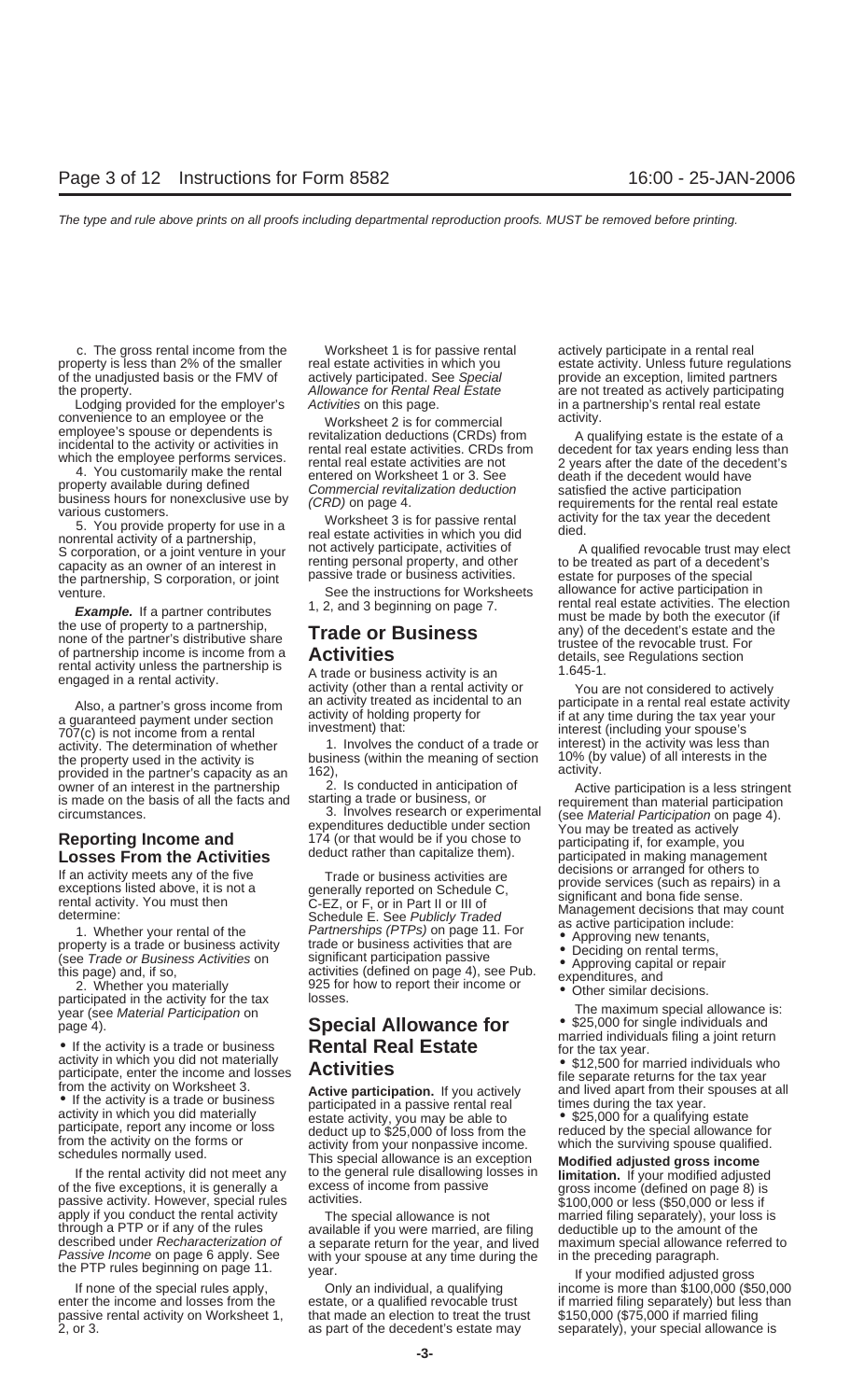If you qualify under the active<br>
If you qualify under the active<br>
participation rules, use Worksheet 1<br>
and see page 7 of the instructions.<br> **Commercial revitalization deduction**<br> **CRD).** The special \$25,000 allowance<br>
for For the CRD from rental real estate<br>
activities is not subject to the active active A significant participation activity is own use.<br>
participation rules or modified adjusted any trade or business activity in which 3. Moni participation rules or modified adjusted any trade or business activity in which 3. Monitoring the finances or<br>gross income limits discussed above you participated for more than 100 operations of the activity in a participation is discussed above.<br>gross income limits discussed above. you participated for more than 100 operations of the activity<br>The \$25,000 allowance must first be The \$25,000 allowance must first be<br>
applied to losses from rental real estate<br>
applied to losses from rental real estate<br>
applied to losses from rental real estate<br>
activities with active participation,<br>
figured without Pub. 954, Tax Incentives for Distressed paincipated for any 3 (wiletiler of flot year.<br>Communities, and section 1400I. consecutive) preceding tax years. However, for purposes of the<br>An activity is a personal service materi

of farmers are treated as materially<br>you can establish your participation by<br>other reasonable means. For this<br>purpose, reasonable means include, in the management of the activity, or<br>purpose, reasonable means include, in t purpose, reasonable means include,<br>but are not limited to, identifying<br>services performed over a period of<br>time and the approximate number of<br>time and the approximate number of<br>time and the approximate number of<br>time and t hours spent performing the services you did (regardless of whether the **Estates and trusts.** The PAL<br>during that period, based on **individual was compensated for the imitations apply in figuring the** during that period, based on individual was compensated for the appointment books, calendars, or management services). distributable net income and taxable

2. Your participation in the activity for the tax year was substantially all of

between \$150,000 (\$75,000 if married individuals (including individuals who year.<br>filing separately) and your modified did not own any interest in the activity) **Tests** filing separately) and your modified did not own any interest in the activity) **Tests for investors.** Work done as an adjusted gross income.<br>
adjusted gross income. **For the year** for the year. **Example 10** investor in an

Generally, if your modified adjusted 3. You participated in the activity for eparticipation unless you were directly<br>So income is \$150,000 or more nere than 100 hours during the tax involved in the day-to-day management gross income is \$150,000 or more more than 100 hours during the tax involved in the day-to-day mana<br>(\$75,000 or more if married filing year, and you participated at least as cor operations of the activity. For year, and you participated at least as<br>much as any other individual (including separately), there is no special much as any other individual (including purposes of this test, work done as an<br>allowance. individuals who did not own any interest investor includes:<br>in the activity) for the year.

**Material Participation** activity if it involves the performance of treated as a limited partner if  $\frac{1}{2}$  personal services in the fields of health, were a general partner in the

Test for individuals. You materially<br>
Test for a spouse. Participation by<br>
participated for the tax year in an<br>
activity you own may be counted as<br>
activity if you satisfy at least one of the<br>
following tests.<br>
The rules f

limited to 50% of the difference the participation in the activity of all your spouse file a joint return for the tax

investor in an activity is not treated as<br>3. You participated in the activity for barticipation unless you were directly

material participation tests, you are not<br>treated as a limited partner if you also For the material participation tests listed<br>
For the material participation tests listed<br>
any equivales in accounting, activities in the fields of health, were a general partnership is<br>
any work done in connection with an<br>

reasonable means. You do not have to activity does not count in determining **spouses or rarmers.** Certain retired or<br>maintain contemporaneous daily time whether you materially participated disabled farmers and surviving sp

narrative summaries.<br>
Test for a spouse. Participation by Temporary Regulations section<br>
Texts for individuals You materially Test for a spouse. Participation by Temporary Regulations section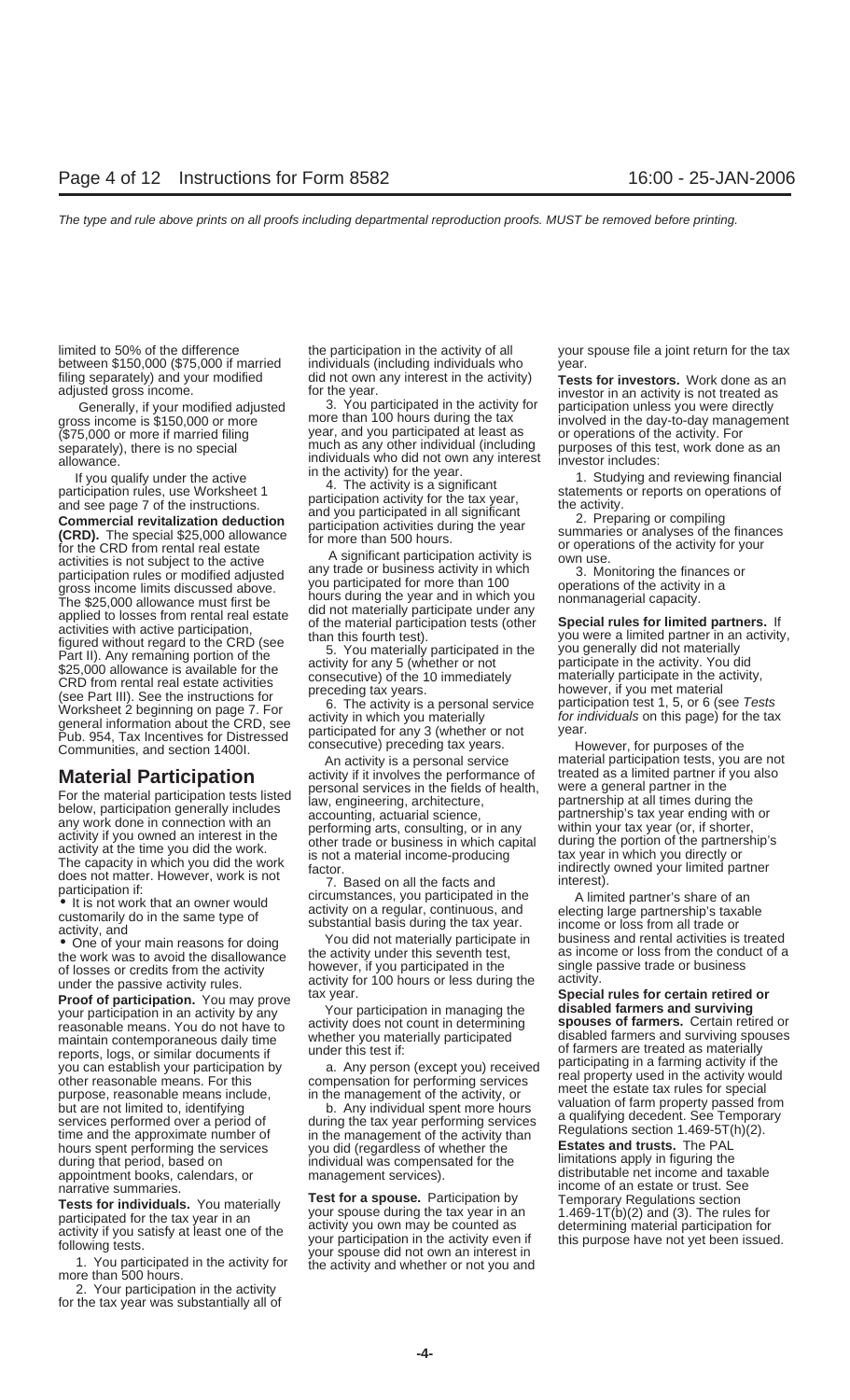these rules, you must continue using income and passive activity deductions<br>that grouping in later tax years unless a to figure your net income or net loss

more appropriate economic units and<br>one of the primary purposes of your<br>grouping is to avoid the passive activity the activity, take into account only the activity at the time of the disposition.

relative to the trade or business activity cassive activity. If, however, the disposition of property that produces

property used in the trade or business amount in the net income or net activity may be grouped with the trade entered on Form 8582 and the

**Grouping of Activities**<br>
Generally, one or more trade or the rental of personal property with an activity involving<br>
Later and the partnership or S corporation<br>
business activities or rental activities<br>
the passive activi business activities or rental activities personal property provided in the passive activities of the partnership<br>may be treated as a single activity if the connection with the real property or vice or S corporation. If you

economic unit for the measurement of a. Any activity with another activity they can be found in column (c) of your gain or loss under the passive activity in a different type of business and in which you hold an interest a Whether activities make up an partner or as a limited entrepreneur (as appropriate economic unit depends on defined in section  $464(e)(2)$ ) if that Certain self-charged interest income or all the relevant facts and other ac

grouping is to avoid the passive activity the activity, take into account only the different activity at the unle of the disposition<br>limitations.<br>I imitation on grouping ortain activity deductions from the activity to incl

propriate economic unit and:<br>
a. The rental activity is insubstantial business are business, and gain or loss from the<br>
ative to the trade or business activity passive activity. If, however, the disposition of property tha or vice versa, or partnership or S corporation must state portfolio income or is held for partnership or S corporation must state portfolio income or is held for b. Each owner of the trade or an item of gross income or ded business activity has the same separately to you, and the gross Temporary Regulations section proportionate ownership interest in the income or deduction is passive activity 1.469-2T(c)(3). income or deduction is passive activity. rental activity. If so, the portion of the gross income or a passive activity • Alaska Permanent Fund dividends. rental activity involving the rental of deduction (respectively), include that • Personal service income, including property used in the trade or business amount in the net income or net loss salaries, wages, commissions, activity may be grouped with the trade entered on Form 8582 and the self-employment income from trade or<br>or business activity our entered on Form 8582 and the self-employment income from trade or or business activity. business activities in which you worksheets.

**ENTION** prior year unallowed losses from

circumstances. The factors given the production<br>consisting model in the production of predictions of the same of productions of the bean proceeds are<br>greatest weight in determining whether illims or videotapes; farming: l

Once you choose a grouping under<br>Once you choose a grouping under<br>See rules, you must continue using income and passive activity deductions Form 8582 or the worksheets.

that grouping in later tax years unless a<br>material change in the facts and<br>circumstances makes it clearly<br>inappropriate. If your passive activity is reported on<br>the IRS may regroup your activities<br>if your grouping fails to

**Limitation on grouping certain**<br> **activities.** The following activities may<br>
not be grouped together.<br>
1. A rental activity with a trade or<br>
business activity unless the activities<br>
business activity unless the activities an item of gross income or deduction investment (see section  $163(d)(5)$ ). See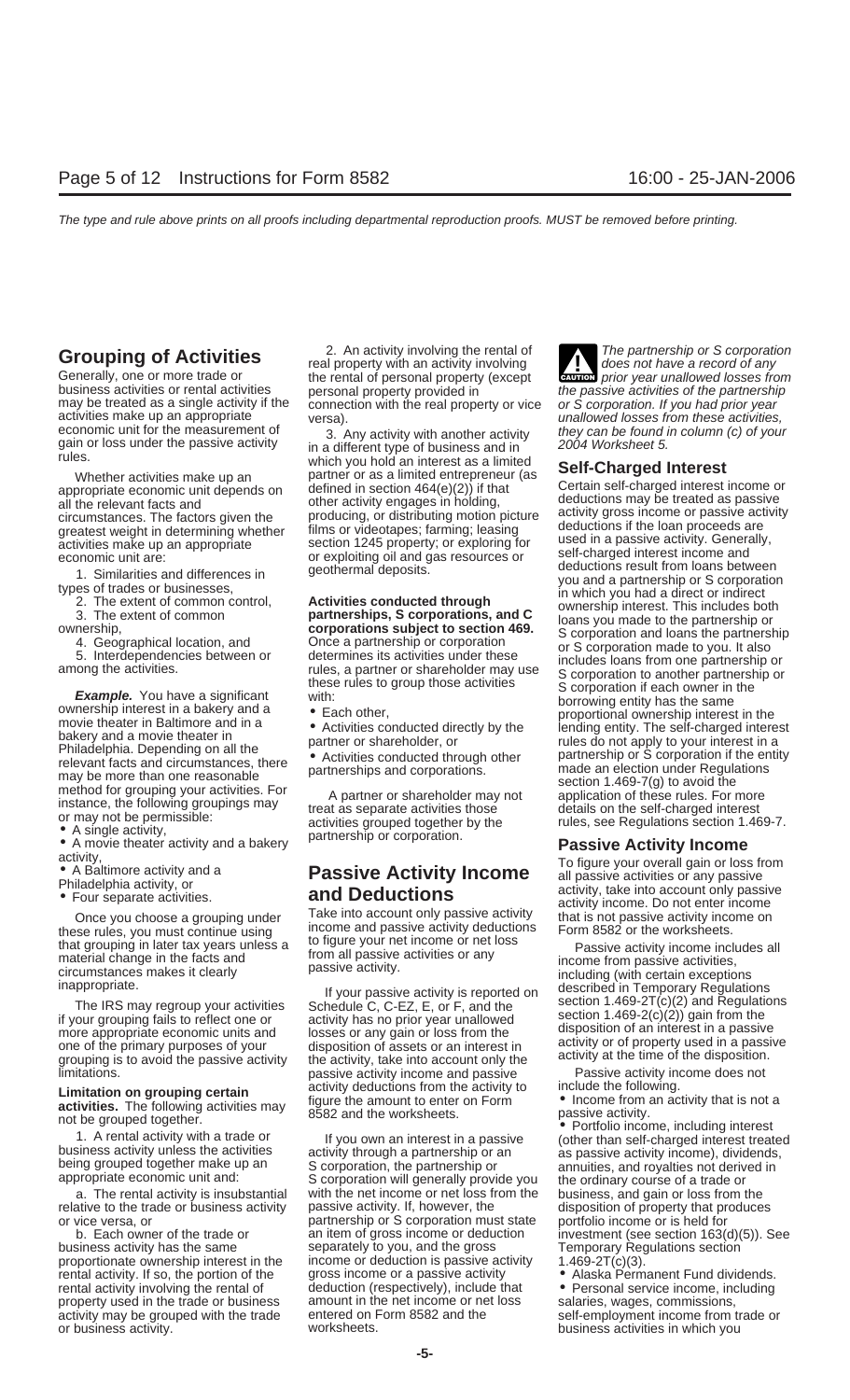deferred compensation, taxable social activities defined on page 4. Severity do not recur regularly in the security and other retirement benefits, <br>and payments from partnerships to the unadjusted basis of the property is • The c partners for personal services. See Temporary Regulations section • Passive equity-financed lending<br>1.469-2T(c)(4).

adjustments allocated to activities other development activity.<br>
than passive activities. See Temporary **•** Rental of property to a nonpassive

you treated any loss from a working allowed to the extent of current year interest in the property for any tax year **Passive Activity Deductions** income from the activity. beginning after 1986 as a nonpassive To figure your overall gain or overall<br>
loss under the rule excluding working<br>
interests in oil and gas wells from the passive activity, take into account only<br>
passive activities are t

passive activity under Temporary Regulations section 1.469-1(f)(4). do not enter the amount of amounts on the a<br>Requisitions section 1.469-2T(f) and Research Passive activity deductions include 8582. Regulations section  $1.469-2T(f)$  and Passive activity deductions include

• Income from a covenant not to<br>
• Any reimbursement of a casualty or<br>
the bosis included in income as<br>
the diversity allocable to portfolio income.<br>
The covery of all or part of a prior year<br> **Calified home mortgage inter** 

From passive activity income. The<br>
equals the net income recharacterized<br>
equals the net income from the sources<br>
and the come from the sources<br>
equals the net income from the sources<br>
equals the net income from the source Pub. 925 to find out how to report net<br>income or loss from these sources. For beginning before 1987, but for basis or Unrecognized gain as of the<br>more information see Temporary at-risk limitations. more information, see Temporary at-risk limitations.<br>Requisitions section 1 469-2T(f) and <br>**e** Net negative section 481 Regulations section  $1.469-2T(f)$  and

may be subject to the net income • Deductions for losses from fire, entire disposition of the partner's recharacterization rules.<br>
recharacterization rules. Storm, shipwreck, or other casualty or interest in the PTP.

- 
- 

the unad justed basis of the property is • The deduction allowed for one-half of subject to depreciation.

section 1.469-2(c)(6).<br>
• Any income from intangible property passive activities for the current tax If current year net income from the<br>
Form income from intangible property passive activities for the current tax<br>
If cur if your personal efforts significantly year and all deductions from passive activity is more than or equal to the<br>contributed to the creation of the activities that were disallowed under the prior year unallowed loss from contributed to the creation of the activities that were disallowed under the prior year unallowed loss from the<br>contributed to the creation of the PAL rules in prior tax years and carried activity, report the income and lo property. PAL rules in prior tax years and carried<br>property. The income activity of the income and loss on the income and loss on the income and loss on the income and loss on the income and loss on the income and loss on

Regulations section 1.469-2(f). See losses from a disposition of property and the activity has a net loss for the Recharacterization of Passive Income used in a passive activity at the time of current year, enter the prio

Regulations section 1.469-2(f). and adjustments allocated to activities other A partner in a PTP is not treated as<br>Regulations section 1.469-2(f). Than passive activities. See Temporary having disposed of an entire interes than passive activities. See Temporary Income from the following sources Regulations section 1.469-2T(d)(7). an activity of a PTP until there is an

storm, shipwreck, or other casualty or

materially participated for the tax year,  $\bullet$  Significant participation passive from theft if losses similar in cause and

# 1.469-2T(c)(4). **Former Passive**<br>● Income from positive section 481 ● Rental of property incidental to a **Former Passive**<br>adjustments allocated to activities other development activity. **Activities**

than passive activities. See Temporary <br>
Regulations section 1.469-2T(c)(5). activity. activity activity activity activity activity activity activity<br>
• Income or gain from investments of • Acquisition of an interest in a ■ Income or gain from investments of ■ Acquisition of an interest in a working capital.<br>working capital. pass-through entity that licenses current tax year. A prior year unallowed<br>■ Income from an oil or gas property if i

• Any income treated as not from a forward to the current tax year. See the forms and schedules normally used;<br>passive activity under Temporary Regulations section 1.469-1(f)(4). The donot enter the amounts on Form

Instructions for PTPs beginning on *Dispositions* on this page for the To report a disposition of a former<br>
page 11). treatment of losses upon disposition of To report a disposition of a former<br>
• State, local, and foreig

loss deduction if the deduction for the<br>
loss deduction for the capitalized interest expenses, and other If you disposed of your entire interest in<br>
activity of a former passive<br>
activity deduction at the term of debt inco

**Passive Income**<br>
Certain income from passive activities **If** you are using the installment<br>
that may be disallowed under the method to report this kind of<br>
the recharacterized and excluded that may be disallowed under<br>
th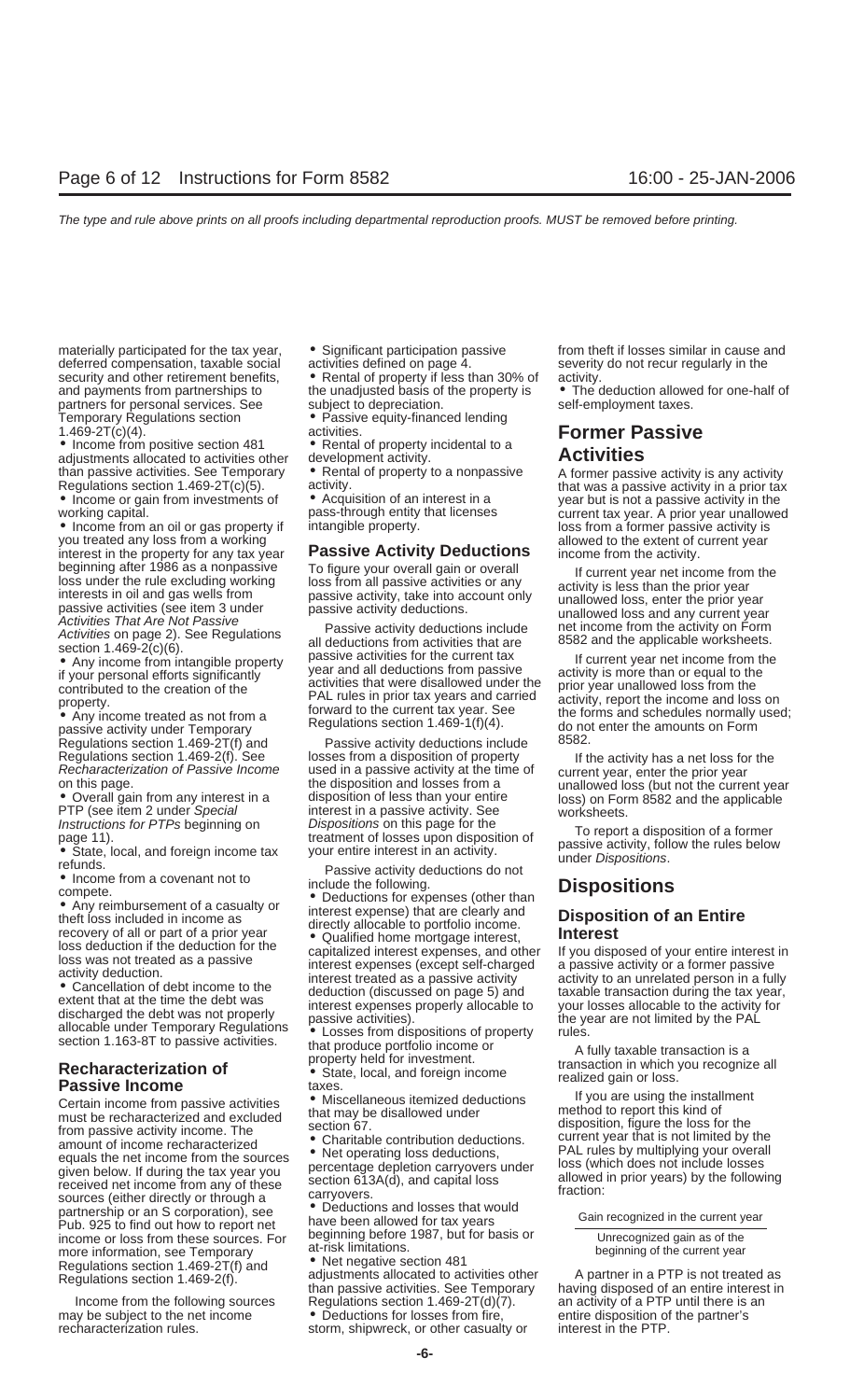# **Reporting an Entire** Example 2. Activity with overall Worksheet 1<br>**Disposition on Schodule D.or** loss. You sell your entire interest in an undividual and a

losses, and prior year unallowed losses **Disposition of Less Than an** separate returns and lived with on Worksheet 1, 2, or 3. on Yom Book, molded the moone,<br>losses, and prior year unallowed losses **Disposition of Less Than an** *Separate returns and lived with*<br>on Worksheet 1, 2, or 3.

If you have an overall gain and this<br>
is your only passive activity or a former<br>
is your only passive activity or a former<br>
is your only passive activity or a former<br>
passive activity, report all income and<br>
is your only p schedules normally used and do not<br>use Form 8582. <br>aubstantially all of an entire **Example.** A Schedule E rental

If you have an overall loss when you<br>
combine the income and losses, do not allowance of prior year unallowed and a Form 4797 gain of \$2,000. You combine the income and losses, do not<br>use the worksheets or Form 8582 for<br>the activity. All losses (including prior<br>year unallowed losses) are allowed in<br>full. Report the income and losses on<br>the forms and schedules normal

An overall loss from an entire reasonable certainty: line 1b of Form 8582.<br>disposition of a passive activity is a reasonable certainty: line the server of an activity has ne disposition of a passive activity is a<br>
nonpassive loss if you have an<br>
aggregate loss from all other passive<br>
activities. When figuring your modified<br>
activities. When figuring your modified<br>
activity disposed of, and<br>
ac

**gain.** You sell your entire interest in a **Specific Instructions** rental real estate activity in which you<br>actively participated for a gain of **Part I-2005 Passive Column (c).** Enter the actively participated for a gain of<br>
1231 gain reported on Form 4797,<br>
1231 gain reported on Form 4797,<br>
1231 gain reported on Form 4797, **Activity Loss**<br>
1231 gain reported on Form 4797, Part I to combine the net income<br>

make the following entries on<br>
Worksheet 1. You enter the \$15,525<br>
make the following entries on<br>
Worksheet 1. You enter the \$15,525<br>
make the following entries on<br>
without active participation).<br>
without active participat gain of the disposition in column (d),<br>the current year loss of \$2,800 in<br>column (b), and the prior year passive activities.<br>unallowed loss of \$12,650 in column See Pub. 925 for examples showing Use Worksheet 2 to figure t unallowed loss of \$12,650 in column

If you have an overall gain and you<br>have other passive activities to report depending on how long you held the (c) of Worksheet 3.<br>on Form 8582, include the income, partnership interest.

**ENTION** interest does not trigger the

(c). how to complete the worksheets. to enter on lines 2a and 2b for

**Disposition on Schedule D or**<br> **Disposition on Schedule D or**<br> **Form 4797**<br>
If you completely dispose of your entire<br>
form ansistive activity for a gain of actively participated in rental real estate<br>
If you completely di

**Example 1. Activity with overall Specific Instructions** Current year Form 4797 loss of \$4,500.<br>in. You sell your entire interest in a **Specific Instructions** You enter \$1,000 in column (a) and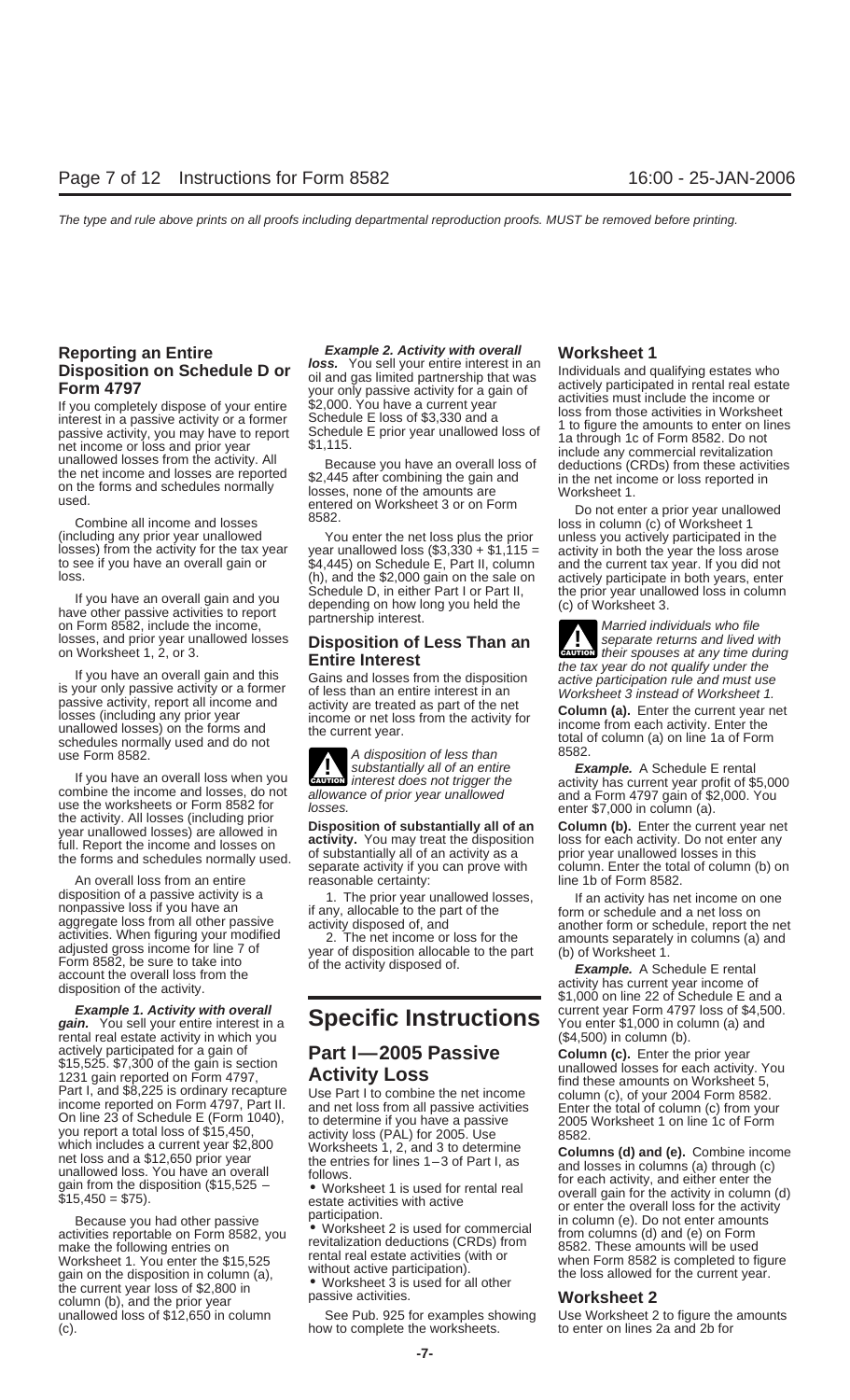(see Commercial revitalization expenses that are clearly and directly<br>
deduction (CRD) on page 4). Do not **Part II—Special** expenses that are clearly and directly deduction (CRD) on page 4). Do not **Part II—Special** allocable to portfolio income. Also include the following amounts.

Instead, report these deductions as part<br>
of the net income or loss from the positive amounts (that is, greater than<br>
passive activity in Worksheet 3. zero).<br>  $\frac{2000}{3}$  and you have taxable social<br>
passive activity in W

rental real estate activity. Enter the total **Line 5.** Enter on line 5 the smaller of your spouse lived apart at all times

from column (c) on Form 8582. These positive number on line 5 (the small amounts will be used when Form 8582 of the loss on line 1d or the loss on is completed to figure the loss allowed  $\frac{line 4}{2}$ . difficulties will be used when I off loss completed to figure the loss allowed line 4). **Part III—Special** 

Use Worksheet 3 to figure the amounts must enter \$75,000 on line 6 inst<br>to enter on lines 3a through 3c for: \$150,000. Married persons filing

special allowance (but do not include to line 15.<br>CRDs reported in Worksheet 2), and **Line 7.** To figure modified adjusted deductions allowed if you have a

Form 8582. Enter the total of column<br>(c) from your 2005 Worksheet 3 on Form 6362. Enter the total of column self-employment taxes,<br>
(c) from your 2005 Worksheet 3 on **•** The exclusion from income of interest **Allowed**<br>
line 3c of Form 8582. **In the from series EE and I U.S. savings** Use Part

For 2005 from all passive activities.<br>and losses in columns (a) through (c) expenses,<br>for each activity, and either enter the • The exclusion of amounts received **Line 16.** Use the worksheets on Form for each activity, and either enter the **•** The exclusion of amounts received **Line 16.** Use the worksheets on Form overall gain for the activity in column (d) under an employer's adoption 8582 and the following instructio overall gain for the activity in column (d) or enter the overall loss for the activity assistance program, those worksheets to figure the in column (e). Do not enter amounts  $\bullet$  The student loan interest deduction, unallowed loss to be carried forward from columns (d) and (e) on Form or 8582. These amounts will be used • The tuition and fees deduction. forms and schedules for 2005.

commercial revitalization deductions when Form 8582 is completed to figure Include in modified adjusted gross (CRD) from rental real estate activities the loss allowed for the current year. income any portfolio income and

CRD from each rental real estate  $$42,000$  (reported as a positive Your modified adjusted gross income is activity. Enter the total of column (a) on amount) and line 9 is \$25,000. You \$86,500 (\$92,000 - \$5,500). activity. Enter the total of column (a) on amount) and line 9 is \$25,000. You \$86,500 (\$92,000 - \$5,500).<br>
line 2a of Form 8582.<br> **Column (b).** Enter the unallowed line 5 or line 9, both treated as positive  $\begin{array}{l} \text{Line 9.$ 

**Column (c).** Combine the amounts in<br>
columns (a) and (b) for each activity<br>
and enter the overall loss for the activity<br>
in column (c). Do not enter amounts<br>  $\frac{1}{2}$  and  $\frac{1}{2}$  and  $\frac{1}{2}$  and  $\frac{1}{2}$  and  $\frac{1}{$ 

for the current year.<br> **Line 6.** Married persons filing separate **Allowance for**<br> **Worksheet 3** to figure the amounts must enter \$75,000 on line 6 instead of **Devitalization**<br>
Devitalization Use Worksheet 3 to figure the amounts must enter \$75,000 on line 6 instead of **Revitalization**<br>to enter on lines 3a through 3c for: \$150,000. Married persons filing<br>**1** Passive trade or business separate returns who lived 1. Passive trade or business separate returns who lived with their **Deductions From Rental** spouses at any time during the year are<br>
activities, activities, activities and the special allowance.<br>
They must enter -0- on line 10 and go Use Part III to figure the maximum<br>
They must enter -0- on line 10 and go Use Pa exert that do not qualify for the They must enter -0- on line 10 and go Use Part III to figure the maximum<br>special allowance (but do not include to line 15.

CRDs reported in Worksheet 2), and **Line 7.** To figure modified adjusted deductions allowed if you have a 3. Rental activities other than rental gross income, combine all the amounts commercial revitalization deduct<br>vised to figure adjusted gross income from a rental real estate activity. used to figure adjusted gross income<br>except do not take into account:

- 
- 
- 
- 
- 

**Columns (d) and (e).** Combine income bonds used to pay higher education PAL (as determined in Part I) allowed

• Income or other deductions from the **Allowance for Rental nonpassive income, such as overall**<br>same activity. Instead, report any net **Doal Estate With Active** gain from a PTP and net income from same activity. Instead, report any net **Real Estate With Active** gain from a PTP and net income from income from **Real Estate With Active** an activity or item of property subject to except for the CRD, in Worksheet 1 if **P** Except for the CRD, in Worksheet 1 if<br>
you actively participated in the activity<br>
or in Worksheet 3 if you did not actively<br>
participate.<br>
• CRDs from passive activities other<br>
than rental real estate activities.<br>
<br>
the r

**Column (a).** Enter the current year **Example.** Line 5 has a loss of security benefits of \$5,500 on line 20b.<br>CRD from each rental real estate \$42,000 (reported as a positive Your modified adjusted gross income is

of column (b) on line 2b of Form 8582. the loss on line 1d or the loss on line 4. during the year. Married persons filing  $\epsilon$  column (c). Combine the amounts in **Example**. Line 1d has a loss of separate returns who lived

**Column (a).** Enter the current year net  $\bullet$  Passive income for each activity. Enter the total Form 8582,<br>
(See the example under Column (a) for each state professionals (defined under  $\bullet$  The Basive income of column (a

from columns (d) and the allowed loss to report on your and the allowed loss to report on your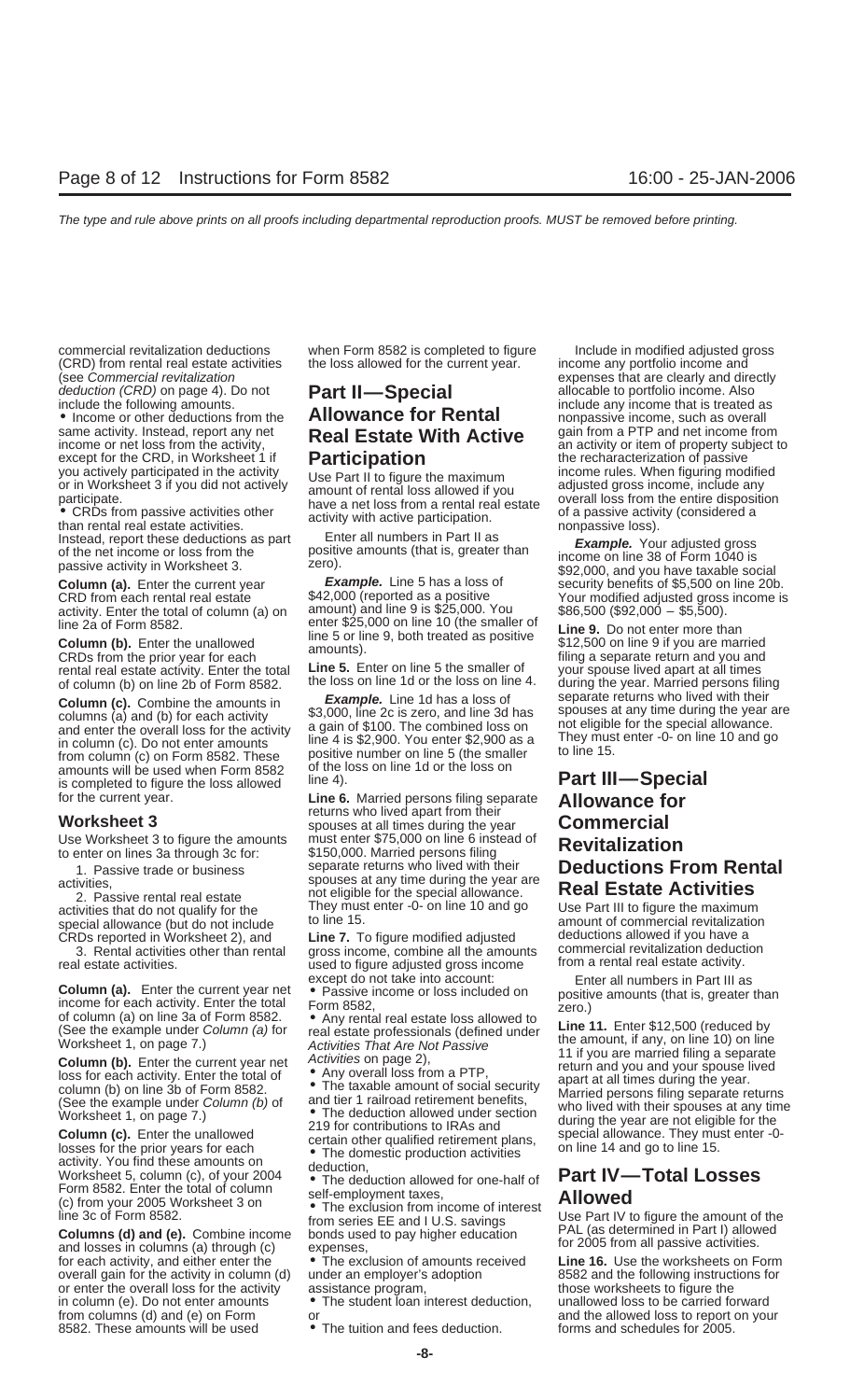overall loss in column (e) of Worksheet **Column (b).** Divide each of the **C.** Subtract line **B** from line **A** . . you must allocate your allowed loss on by the total of all the losses in column Multiply each ratio in column (b) by line 16 of Form 8582 to those activities (a) and enter this ratio for each activity the amount on line C

line 10 or 14 of Form 8582. Otherwise, skip Worksheet 4 and complete results in column (c). The total of activity.<br>Worksheet 5 for all activities in a column (c) must be the same as line 10

Vorksheet 5<br>
Manne of Activity Column Column (a) and enter the results in<br>
Manne of Activity Form or Schedule<br>
Manne of Activity Form of Schedule<br>
Manne of Activity Form of Schedule<br>
Column (d). Subtract column (c) from th

| <b>Name of Activity</b> | <b>Form or Schedule</b> |
|-------------------------|-------------------------|
| Activity X              | Sch E, line 28A         |
| <b>Activity Y</b>       | Sch E, line 28A         |

locations in the second column (for<br>example, Sch E, line 28A/Form 4797, On Worksheet 5, enter the name of Schedule E, even though part of the<br>line 2). If you need additional space. each activity and the form or schedule lo line 2). If you need additional space, each activity and the form or schedule

• If you entered an amount on line 10, (even if the amount is from an activity and line number on which the loss is  $\frac{1}{10}$  is the which the loss is list on Worksheet 4 all activities with an also shown on Worksheet 1 list on Worksheet 4 all activities with and report on Worksheet 4 or 3) and reported. See the example for the overall loss in column (e) of add "CRD" after the name of the Worksheet 4. Identify each CRD from<br>Worksheet 5.00.3 separate line and

• If you entered an amount on line 14, **Column (a).** Enter the amounts, if any, add "CI<br>list on Worksheet 4 all activities with an from column (d) of Worksheet 4 (from activity. list on Worksheet 4 all activities with an overall loss in column (c) of column (e) of Worksheet 1 or column **Column (a).** For each activity entered

• If you entered amounts on both lines to complete Worksheet 4). Also enter 10 and 14 of Form 8582, you must the losses, if any, from column (e) of complete two separate Worksheets 4. Worksheet 3. the losses in columns (b) and (c) of

**Worksheets 1, 2, and 3** For the second worksheet, you either **Column (b).** Divide each of the may attach an extra copy of page 2 of individual losses shown in column (a) Worksheets 1 and 3, columns (d) and<br>
(e), show whether an activity had an<br>
(e), show whether an activity had an<br>
overall gain or loss. Worksheet 2,<br>
column (c), shows the overall loss for<br>
cRDs from rental real estate acti

activities on the proper forms and **Column (a).** Enter the overall loss from schedules. column (e) of Worksheet 1 or column **B.** Add lines that show an **B.** Add lines in column **B.** Add lines in column **B.** Column **(b)**. Divide each of the

individual losses shown in column (a)<br>by the total of all the losses in column

Complete Worksheet 4 only if you **Column (c).** Multiply each ratio in **Worksheets 6 and 7** column (b) by the amount on line 10 or These worksheets allocate your<br>line 14 of Form 8582, and enter the unallowed and allowed losses for each

**Worksheet 4**<br>
Use Worksheet 4 to allocate the special<br>
Use Worksheet 4 to allocate the special<br>
Use Worksheet 4 to allocate the special<br>
and 2 are allowed in full and are not<br>
S582 among your rental real estate<br>
activitie INDUSTREET 1 and columns (a) and (b) of separately identified for tax purposes.<br>In the first column of Worksheet 4, Worksheet 2 on the proper forms and Transactions that must be separately<br>identified include capital losses

Complete Worksheet 5 if any activities in Worksheet 5 if all the loss from that have an overall loss in column (e) of activity is reported on one form or Worksheet 3 or losses in column (d) of schedule and no transactions need to<br>Worksheet 4 (in column (e) of be identified separately (as discussed Fractivity is the loss from an activity is reported in<br>If the loss from an activity is reported in<br>If the loss from an activity is reported in<br>If the loss from an activity is reported in<br>In the second column (for<br>In the se

statement.<br> **Enter all ortivities with overall losses.** Worksheet 4. Identify any deduction from Worksheet 2 on a separate line each activity and the form or schedule<br>(even if the amount is from an activity and line number on which the loss is

Worksheet 2. (c) of Worksheet 2 if you did not have in Worksheet 6, enter the net loss plus<br>● If you entered amounts on both lines to complete Worksheet 4). Also enter the prior year unallowed loss for the

| A. Enter as a positive amount<br>line 4 of Form $8582$ |  |
|--------------------------------------------------------|--|
| <b>B.</b> Add lines 10 and 14 of                       |  |

Worksheet 5 for all activities in column (c) must be the same as line 10 If you have losses from any activity<br>Worksheets 1 or 3 that have overall or line 14 of Form 8582.<br>Iosses in column (e) and all activities in **Column** 

enter the name of each activity. In the schedules.<br>Second column, enter the form or **column (c) total is less than** 28% rate losses and those that are not. second column, enter the form or **Column (c) total is less than** 28% rate losses and those that are not.<br>schedule and line number on which the column (a) total. If the total losses in **Note.** 28% rate gain or loss includes schedule and line number on which the column (a) total. If the total losses in Note. 28% rate gain or loss includes all column (c) are less than the total losses collectibles gains and deductible<br>Example. You receive a Sc **Example.** You receive a Schedule in column (a), complete column (d). long-term losses and section 1202 gain K-1 from partnership P that reports column (d). Subtract column (c) from on the sale of qualified small business

show this information on an attached and line number on which the loss will and part of it is from a Schedule E prior<br>statement. be reported. See the example for year unallowed loss.

Enter all activities with overall losses Worksheet 4. Identify any deduction On Worksheet 6, enter the name of from Worksheet 2 on a separate line each activity and the form or schedule Worksheet 1. activity.<br>
• If you entered an amount on line 14 Column (a). Foter the amounts if any add "CRD" after the name of the

activity. Figure this amount by adding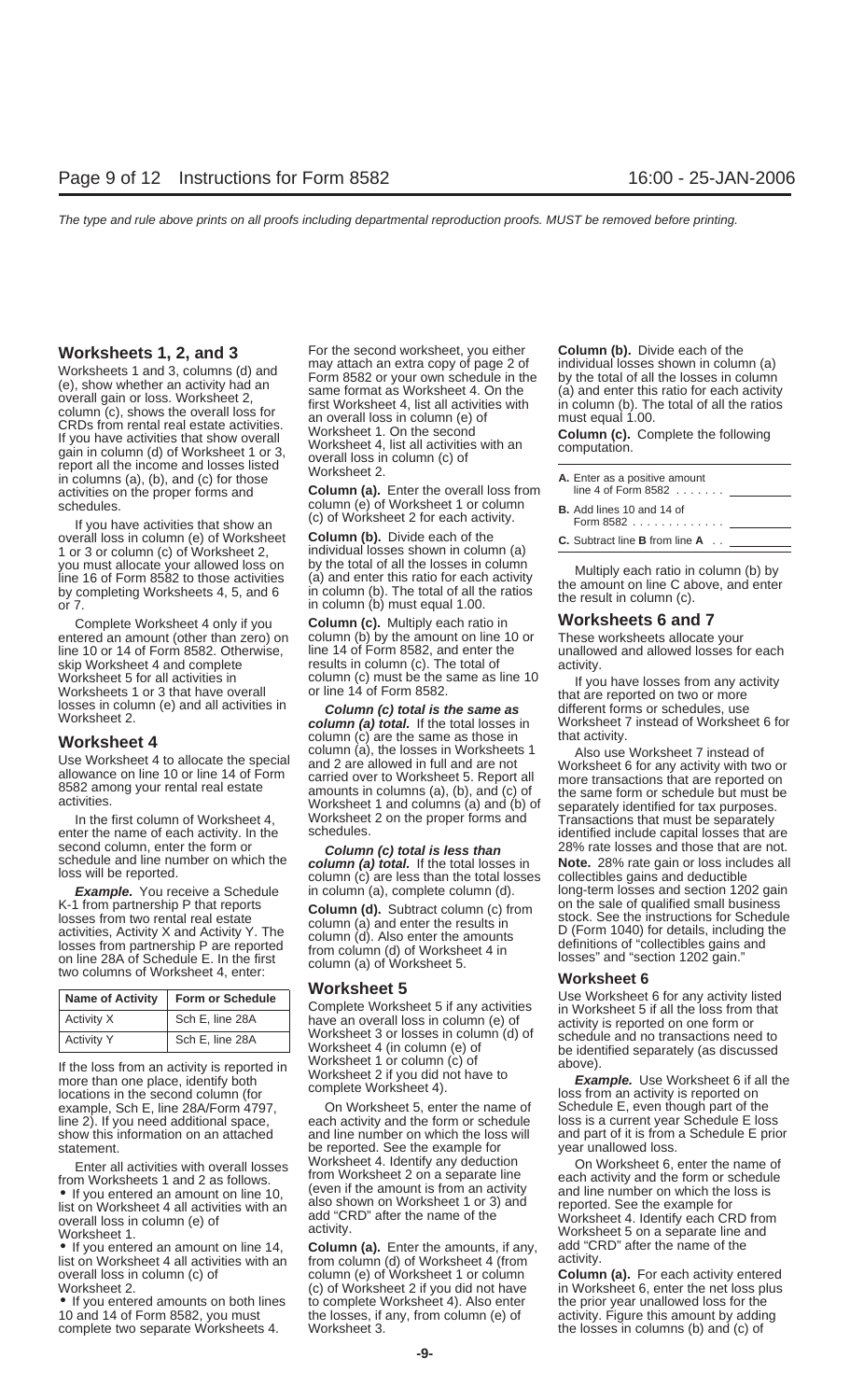in Worksheet 6, enter the amount from the same part of the same form or reported on the part of the proper column (c) of Worksheet 5 for the proper schedule) as the loss on line 1a, column (c) of Worksheet 5 for the schedule) as the loss on line 1a, schedules and are not shown on any column (a).<br>activity These are your unallowed column (a). activity. These are your unallowed column (a).<br>losses for 2005. Keep a record of these **Example.** You enter a prior year

this column on the forms and schedules Part I, gain, enter -0- on line 1b, column *WOINSHEELY*<br>normally used. (a).<br>See the forms and schedules listed **Line 1c, column (b).** Subtract line 1b, portion of the unallowed loss

925 for an extensive example of how to the column (a), is more than line 1a, then 20% rate isss.<br>report passive income and losses on column (a), enter -0- in column (b). The loss attributable to the 28% rate<br>the forms and

in Worksheet 5 that has losses that are must be  $1.00<sub>l</sub>$ . and schedules or o different parts of<br>
the same form or schedule for<br>
the same form or schedule for<br>
the same form or schedule for<br>
example, 28% rate and non-28%-rate<br>
(c) of Worksheet 7. If -o- is entered in column (c) o

schedule and line number on the dotted<br>
line above each line 1a (for example, 28% rate loss) of \$230 and net income<br>
Schedule D, line 12, to report a 28% of \$1,100 from Schedule E (Form a posses in columns (b) and (c) of<br>

**Line 1a, column (a).** Enter the net loss Worksheet 3 deductions in columns (a) and (b) of plus any prior year unallowed loss from Activity I has an overall loss of Worksheet 2 are allowed in full. Report the activity that is reported on the same \$4,000 (current vear long-term capital) the income and losses in c

loss, see Example of Schedule D (Form \$1,100 less a current year long-term **Line 16 is the same as the total of** 1040) transactions on this page before completing Worksheet 7. 8582 shows an allowed loss of \$1,100. this case also, all the losses in columns

Worksheets 1 and 3 or enter the loss **Line 1b, column (a).** Enter any net Since Activity II has an overall gain, from column (c) of Worksheet 2. income from the activity that is reported the amounts shown in columns (a) and **Column (b).** For each activity entered on the same form or schedule (or on (b) of Worksheet 3 for that activity are in Worksheet 6 enter the amount from the same part of the same form or

losses for 2005. Keep a record of these **Example.** You enter a prior year Worksheet 5 amounts so the losses can be used to unallowed loss from Form 4797, Part I,<br>
figure your PAL next year. on line 1a. If the activity has a current<br> **Column (c).** Subtract column (b) from year Form 4797, Part I, gain, enter

See the forms and schedules listed<br>
under How To Report Allowed Losses<br>
beginning on this page. Also, see Pub.<br>
26. for an extensive example of how to<br>
26. for an extensive example of how to<br>
26. for an extensive example o

column  $(c)$ . The total of this column ratio of each loss to the total of the total of the total of the total of the total of the total of the total of the total of this column ratio of each loss is figured as follows. \$1,

Instructions for Schedule D (Form the following Schedule D (Form 1040)<br>1040).<br>• Forms 4684 (Section B) 4797 2005.<br>• Forms 4684 (Section B) 4797 2005.

the activity that is reported on the same  $$4,000$  (current year long-term capital form or, in the case of Schedule D and loss of \$3,000 and a prior year (b), and (c) of Worksheets 1 and 3 and unallowed long-term capital (

**Column (c).** Divide each of the losses loss (\$1,000) and the loss attributable entered in column (b) by the total of to the non-28%-rate loss (\$3,000) are **Extra different in column (b) by the ratio in**<br>Use Worksheet 7 for any activity listed<br>Use Worksheet 7 for any activity listed<br>Column (c). The total of this column<br>Column (c) and enter the ratio in separate entries in Wor reported on two or more different forms **Column (d).** Multiply the unallowed  $$4,000 = .25. $3,000/$4,000 = .75.$  and schedules or on different parts of loss for this activity found in Worksheet Each of these ratios is multipli

- 
- 
- 
- 
- 

Fraction B (Fatts Fatter Instanting Comparison activity from column (a) of Worksheet 1<br>
Iosses and non-28%-rate losses).<br> **Note.** You must make a separate entry<br>
in Schedule D, Part I or Part II, for each<br>
transaction rep

• Forms 4684 (Section B), 4797<br>
• Forms 4684 (Section B), 4797<br>
(Parts I and II), and 4835.<br>
Use a separate copy of Worksheet 7<br>
Use a separate copy of Worksheet 7<br>
Let a separate copy of Worksheet 7<br>
Let a separate copy

# the same form or schedule.<br>
On Worksheet 7, enter the form or *Activity II* **Allowed Losses**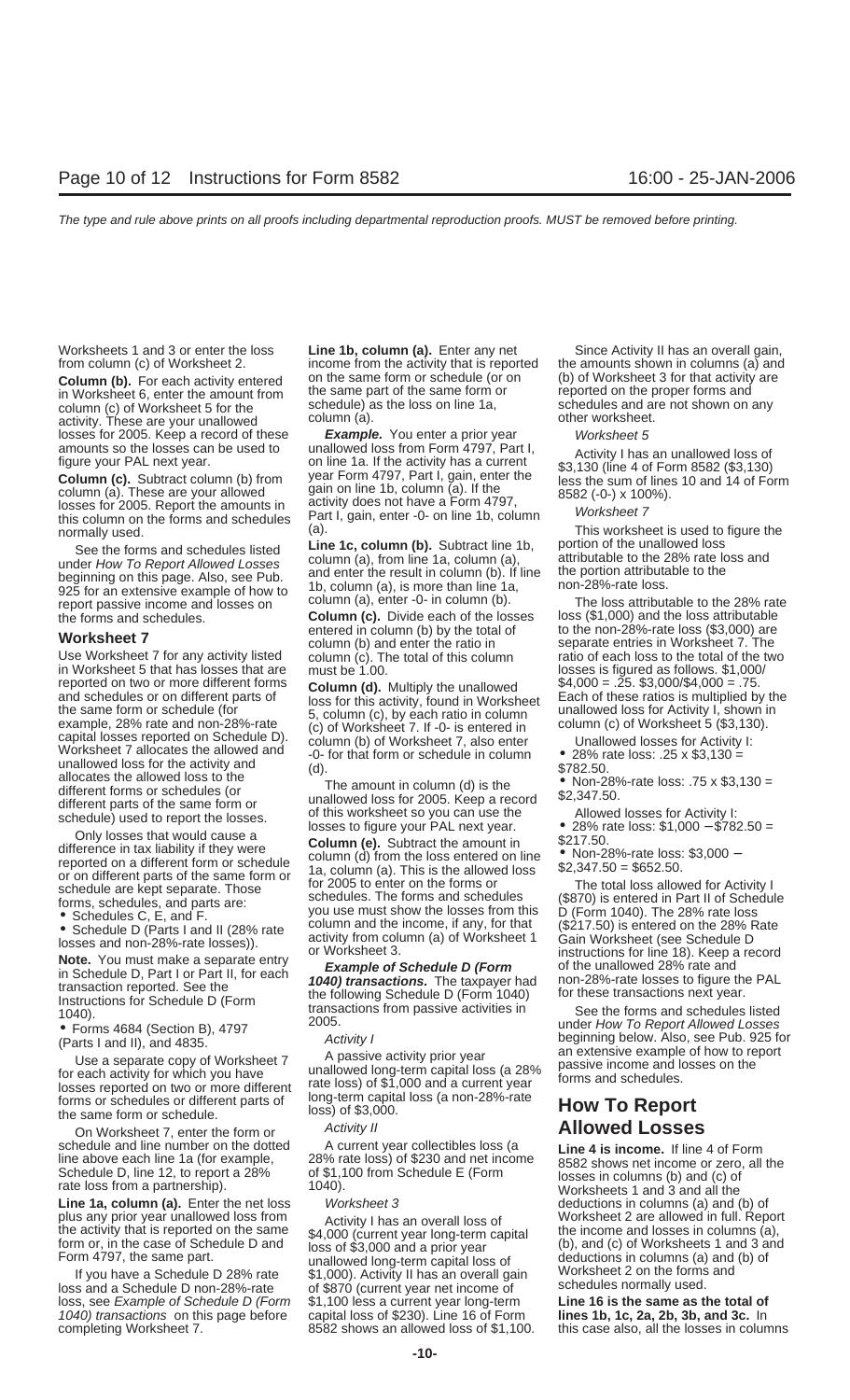(b) and (c) of Worksheets 1 and 3 and The allowed loss on line 23 will include (b) and (c) or worksheets 1 and 3 and<br>all the deductions in columns (a) and the loss allowed to the extent of the net<br>(b) of Worksheet 2 are allowed in full. profit. Line 24 of Schedule E will show **Partnershins (P**) (b) of Worksheet 2 are allowed in full. <br>
Report the income and losses in<br>
a columns (a), (b), and (c) of Worksheets<br>
a partnership whose interests<br>
a partnership whose interests<br>
a partnership whose interests<br>
and 3 and

(c) of Worksheet 6 are the losses or income and deductions treated as the interest deductions allowed for 2005 for the income and deductions income and deductions. The interest is regularly quoted by persons, such as acti Report the loss allowed from column (c) See Schedule D and Form 4797<br>of Worksheet 6 and the income, if any, instructions on this page if you also had of Worksheet 6 and the income, if any, instructions on this page if you also had<br>for that activity from column (a) of passive gains or losses from the sale of secondary market exists if there is no<br>worksheet 1 or 3, on the

**Worksheet 7.** The amounts in column activity gain from Form 4684 is or exchange interests through a public (e) of Worksheet 7 are the losses or a public unchanged, It was used on Form 8582 means of obtaining or providing (e) of Worksheet 7 are the losses or exampled. It was used on Form 8582 means of obtaining or providing<br>deductions allowed for 2005 for the example of determine allowable PALs. If you do information on offers to buy, sell, deductions allowed for 2005 for the to determine allowable PALs. If you do information on offers to buy, sell,<br>activity listed on that worksheet. Report not have passive losses on Form 4684, exchange interests. Similarly, the losses allowed from column (e) of complete Form 4684 and follow the substantial equivalent of a secondary<br>Worksheet 7 and the income, if any, for instructions for that form for where to market exists if prospective buy Worksheet 7 and the income, if any, for instructions for that form for where to market exists if prospective buyers and that activity from column (a) of report the gain.

schedules normally used.<br>
Schedules normally used.<br>
Schedules Cand F, and Torm 4835. 4684, cross through the amount you<br>
That the restance of a market maker<br>
Enter on the enter profit or loss line of<br>
Schedule of form the

**Schedule E, Part I.** Enter the allowed activity were included on Form 8582 so non-PTP passive activity. See Passive loss from the worksheet on line 23 of that the gains might offset other PALs. Activity Income and Deductions on Schedule E. An activity that has net Report all the gains and losses on the page 5.<br>
profit for the vear and prior vear forms and schedules normally used, 2. If profit for the year and prior year forms and schedules normally used, and the left of the entry space, enter and gain portion (total gain minus total punallowed losses will have net profit on and to the left of the entry s unallowed losses will have net profit on and to the line 22 and the allowed loss on line  $23.$  "EDPA." line 22 and the allowed loss on line 23. "EDPA." Show the same compassive income.

The losses in columns (b) and (c) of as passive income in the appropriate<br>
columns (a) and (b) of Worksheet 2 are<br>
allowed in full. Report the income and Worksheet 6 or 7 in the appropriate<br>
losses in columns (a), (b), and disses in columns (a), (b), and (c) of vorksheet 6 or / in the appropriate from registration because of the limited<br>Worksheet 1 and the deductions in column for passive losses. The passive volume of transactions. It also i Fraction of Morksheet Tand the deductions in<br>
the forms and schedules normally used.<br> **Losses allowed in column (c) of**<br> **Losses allowed in column (c) of**<br> **Losses allowed in column (c) of**<br> **Losses allowed in column (c) o** 

**Losses allowed in column (e) of Form 4684, Section B.** Any passive regular, and ongoing opportunity to sell **Worksheet 7.** The amounts in column activity dain from Form 4684 is or exchange interests through a public that activity from column (a) of sellers have the opportunity to buy, sell,<br>Worksheet 1 or 3, on the forms or or or or or or or or or or exchange interests in a timeframe<br>schedules normally used. If you have passive losses

See Schedule D and Form 4797<br>
See Schedule D and Form 4797<br>
See Schedule D and Form 4797<br>
See Schedule D and Form 4797<br>
See Schedule D and Form 4797<br>
See Schedule D and Form 4797<br>
See Schedule D and Form 4797<br>
See Schedule